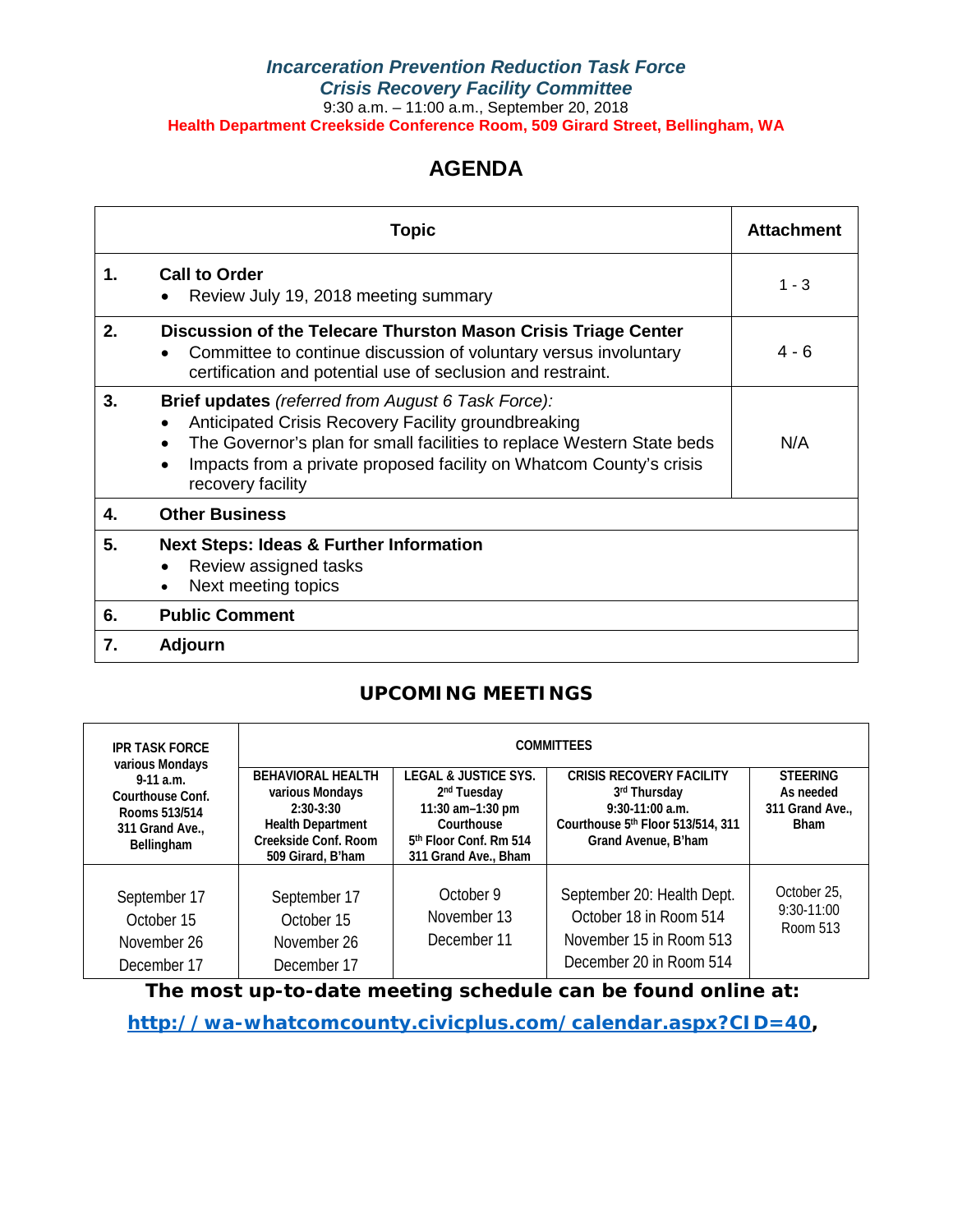| Whatcom County Incarceration Prevention and Reduction Task<br>Force<br><b>TRIAGE FACILITY COMMITTEE</b>                                                                                                                                                                                                                                                                                                                                                                                                                                                                                                                                                        |        |               | <b>SHORT-TERM</b> |   |   |   |   |   |  |   |   |    |    |                   |
|----------------------------------------------------------------------------------------------------------------------------------------------------------------------------------------------------------------------------------------------------------------------------------------------------------------------------------------------------------------------------------------------------------------------------------------------------------------------------------------------------------------------------------------------------------------------------------------------------------------------------------------------------------------|--------|---------------|-------------------|---|---|---|---|---|--|---|---|----|----|-------------------|
| <b>Task</b>                                                                                                                                                                                                                                                                                                                                                                                                                                                                                                                                                                                                                                                    | Respon | <b>Status</b> | Year 1            |   |   |   |   |   |  |   |   |    |    |                   |
|                                                                                                                                                                                                                                                                                                                                                                                                                                                                                                                                                                                                                                                                | sible  |               |                   | 2 | 3 | 4 | 5 | 6 |  | 8 | 9 | 10 | 11 | $12 \overline{ }$ |
| 1. With guidance from the Whatcom County Health Department and involvement of other key<br>stakeholders, the Triage Facility Committee supports, plans for, and monitors progress to ensure<br>development of a programmatically effective and financially sustainable Triage and Crisis Stabilization<br>facility for Whatcom County. The Triage Facility Committee recognizes the value of the work being<br>undertaken by the County's Health as well as Administrative Services Departments, in the following<br>areas:                                                                                                                                    |        |               |                   |   |   |   |   |   |  |   |   |    |    |                   |
| Facility design & construction                                                                                                                                                                                                                                                                                                                                                                                                                                                                                                                                                                                                                                 | Insert | In progress   |                   |   |   |   |   |   |  |   |   |    |    |                   |
| Securing operational funding                                                                                                                                                                                                                                                                                                                                                                                                                                                                                                                                                                                                                                   | Insert | Complete      |                   |   |   |   |   |   |  |   |   |    |    |                   |
| Program design and RFP<br>development and review                                                                                                                                                                                                                                                                                                                                                                                                                                                                                                                                                                                                               | Insert | In progress   |                   |   |   |   |   |   |  |   |   |    |    |                   |
| Developing operating procedures,<br>outreach, and training                                                                                                                                                                                                                                                                                                                                                                                                                                                                                                                                                                                                     | Insert | Not started   |                   |   |   |   |   |   |  |   |   |    |    |                   |
| Developing progress metrics and<br>outcome measures                                                                                                                                                                                                                                                                                                                                                                                                                                                                                                                                                                                                            | Insert | Not started   |                   |   |   |   |   |   |  |   |   |    |    |                   |
| Ongoing performance<br>management reporting                                                                                                                                                                                                                                                                                                                                                                                                                                                                                                                                                                                                                    | Insert | Not started   |                   |   |   |   |   |   |  |   |   |    |    |                   |
| Other as needed:                                                                                                                                                                                                                                                                                                                                                                                                                                                                                                                                                                                                                                               | Insert | Not started   |                   |   |   |   |   |   |  |   |   |    |    |                   |
| 2. With the aim of ensuring that the Triage Center programming is effectively integrated with new and<br>existing programs, the Triage Facility Committee will collaborate and coordinate its work with the<br>Incarceration Prevention and Reduction Task Force (IPRTF) Behavioral Health Committee and the County<br>Behavioral Health Advisory Committee. Specifically, the Triage Facility Committee will identify behavioral<br>health services that will be needed to support the successful operation of the Triage Center, (e.g. service<br>enriched housing) and make recommendations to the full Task Force regarding opportunities for<br>advocacy. |        |               |                   |   |   |   |   |   |  |   |   |    |    |                   |
| Report from the IPRTF Behavioral<br>Health Committee (monthly)                                                                                                                                                                                                                                                                                                                                                                                                                                                                                                                                                                                                 | Insert | Not started   |                   |   |   |   |   |   |  |   |   |    |    |                   |
| Report from the Behavioral Health<br>Advisory Committee (quarterly)                                                                                                                                                                                                                                                                                                                                                                                                                                                                                                                                                                                            | Insert | Not started   |                   |   |   |   |   |   |  |   |   |    |    |                   |
| Use the data collected to inform<br>their conversations                                                                                                                                                                                                                                                                                                                                                                                                                                                                                                                                                                                                        | Insert | Not started   |                   |   |   |   |   |   |  |   |   |    |    |                   |
| Other as needed:                                                                                                                                                                                                                                                                                                                                                                                                                                                                                                                                                                                                                                               | Insert | Not started   |                   |   |   |   |   |   |  |   |   |    |    |                   |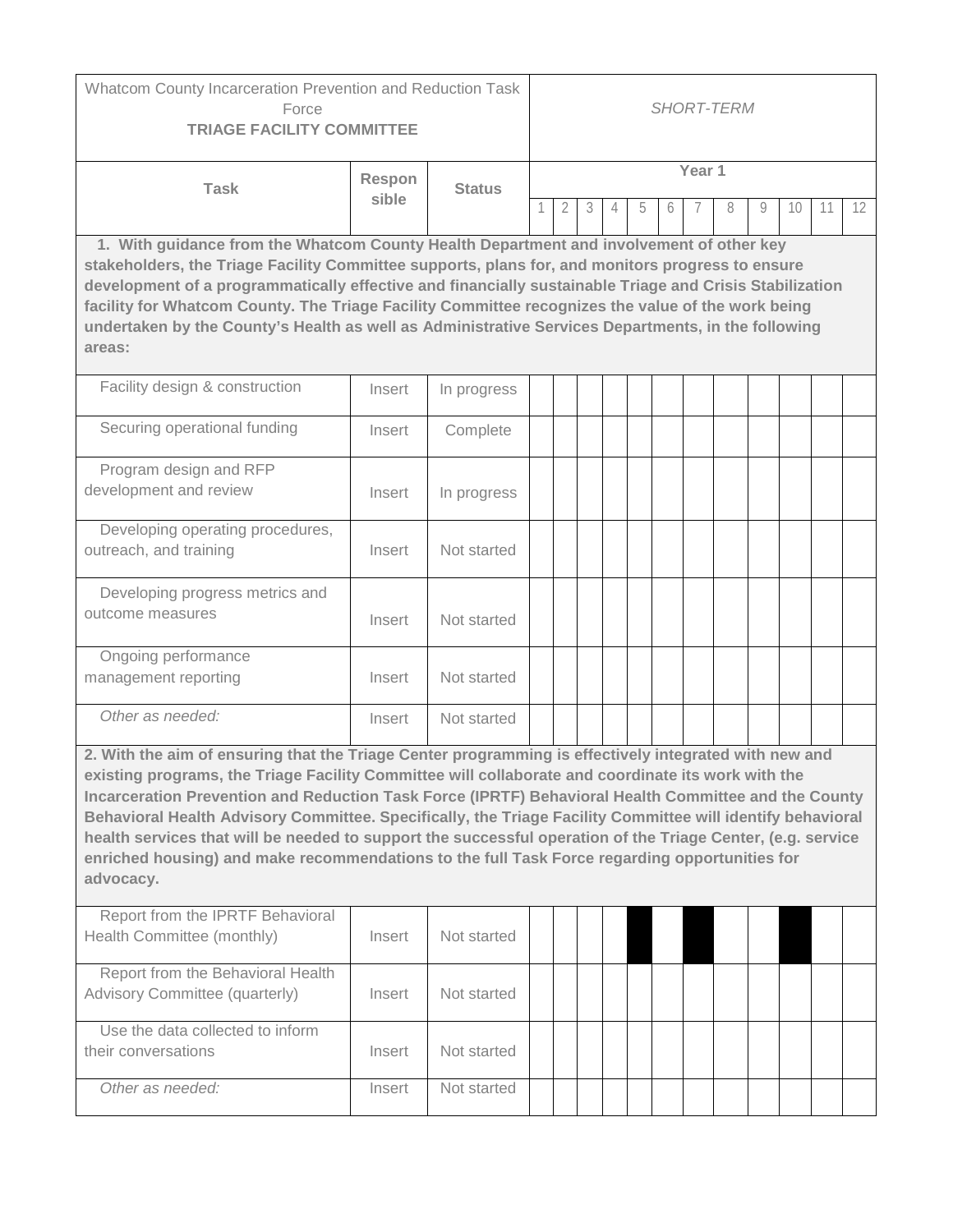### **1. Call To Order**

Committee Chair Chris Phillips called the meeting to order at 9:35 a.m. at the Courthouse Fifth Floor Conference Room 514, 311 Grand Avenue, Bellingham.

| Members Present: Todd Donovan, Jack Hovenier, Chris Phillips, Tyler Schroeder, Perry |
|--------------------------------------------------------------------------------------|
| Mowery, Jeff Parks, Michael McAuley                                                  |

Also Present: Jill Bernstein, Anne Deacon, Dean Wight

Members Absent: Jerry DeBruin, Kate Hansen, Betsy Kruse

### Review May 17, 2018 Meeting Summary

This item was not discussed.

### **2. Voluntary vs. Involuntary certification and background information on the recovery model versus seclusion and restraint**

Deacon described the certification process for the entire facility:

- They aren't required to engage in any involuntary holds, including seclusion and restraint, even if the facility is certified as such and has a room equipped for it
- Seclusion and restraint is for safety, not punishment
- Designated crisis responder (DCR) = designated mental health professional (DMHP)
- Civil commitment and police officer holds operate under different laws
- Those held under civil commitment must be transferred as soon as possible. They cannot be held in the crisis recovery facility
- Those held under a peace officer hold, and not committed, must be evaluated within three hours and moved within 12 hours
- Those committed are sent to a certified evaluation and treatment (E&T) center, which includes the hospital and two units in Skagit County
- There are options for involuntary treatment in the region

The committee members discussed:

- The recovery model is a trauma-informed approach
- Seclusion & restraint can be traumatizing, and is used as a last resort
- Voluntary versus involuntary
- NSBHO clinical guidelines (on file)
- An involuntary facility provides one point of drop off for law enforcement. It is a true alternative to incarceration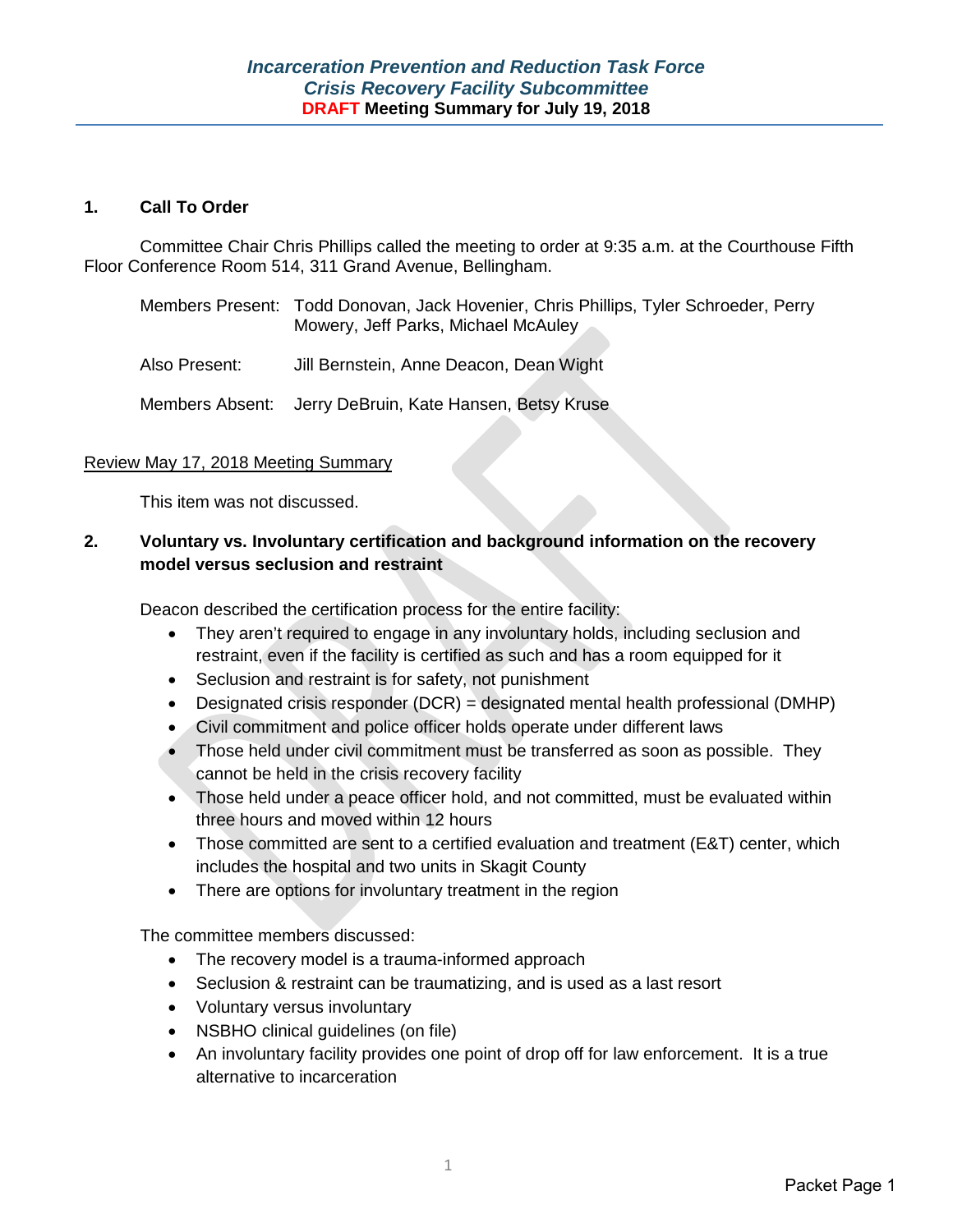- If they build the facility with an additional,  $17<sup>th</sup>$  bed, for seclusion and restraint, they always have the option for involuntary certification
- Operationally, an involuntary facility could be more expensive
- Changes in state regulations from two years ago impact the decision are that the BHO now pays for an onsite nurse and an on-call physician 24 hours per day, seven days per week
- Other triage facilities in the region have not chosen voluntary certification because these changes in the state regulations were not in effect
- An involuntary facility would mitigate concerns about people choosing to leave right after they're dropped off at the facility
- Whether other counties in the region would use their facility
- How restraint could happen, either physically or medically, in the seclusion and restraint room or outside of it
- The impact of involuntary certification on voluntary patients
- BHO funding for operations with an involuntary certification if they use the recovery model
- They can mitigate the downsides of involuntary certification if they use the recovery model
- Existing providers use the recovery model generally and seclusion and restraint minimally, and only in well-defined emergencies
- The County has leverage in the treatment model through the facility lease and how the provider is selected. It would be built into the contract.
- The Washington Administrative Code (WAC) changed recently to allow a police officer hold in a triage center rather than in an E&T facility
- Law enforcement must be trained on how they assess and use the system. They cannot default to 12-hour holds.
- The triage facility as a release valve for law enforcement versus for the hospital
- A big concern with an involuntary certification is that the provider won't implement the recovery model very well

Phillips stated that in summary, the committee could change its original recommendation for a voluntary facility due to:

- Changes in the WAC
- Fidelity to the recovery model
- To reduce and prevent incarceration and hospitalization An involuntary facility must mitigate concerns with fidelity to the recovery model.

### **3. Next Steps: Ideas & Further Information**

At the next meeting, get more information regarding the Thurston County involuntary triage facility, including feedback from their Sheriff about its usefulness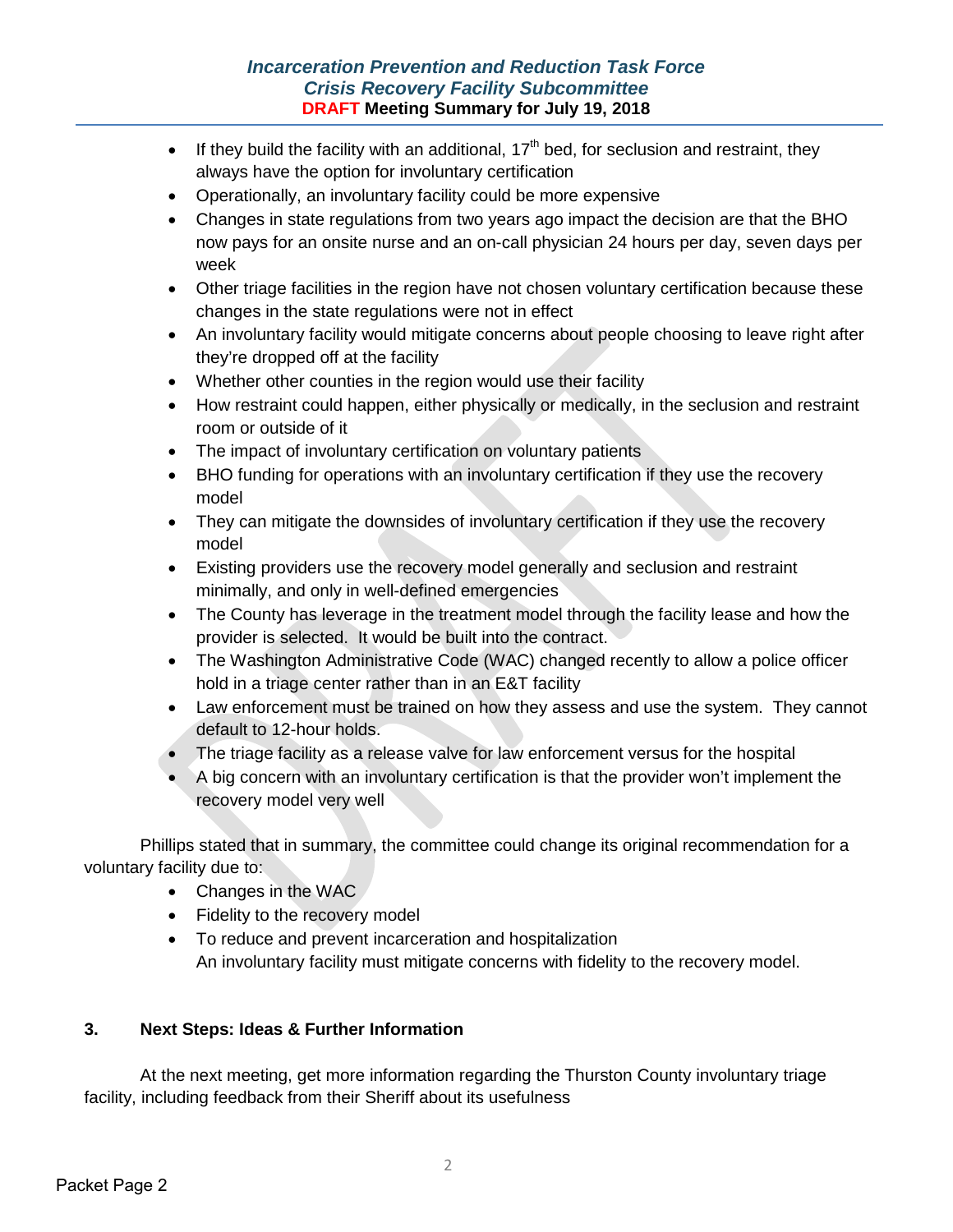### **4. Other Business**

Deacon announced they received a grant for remodeling the Girard Street facility for both capital and operating funds.

The Task Force members discussed the annual report to the County Council and the status of funding from managed care organizations (MCOs).

### **5. Public Comment**

There was no public comment.

### **6. Adjourn**

The meeting adjourned at 11:04 a.m.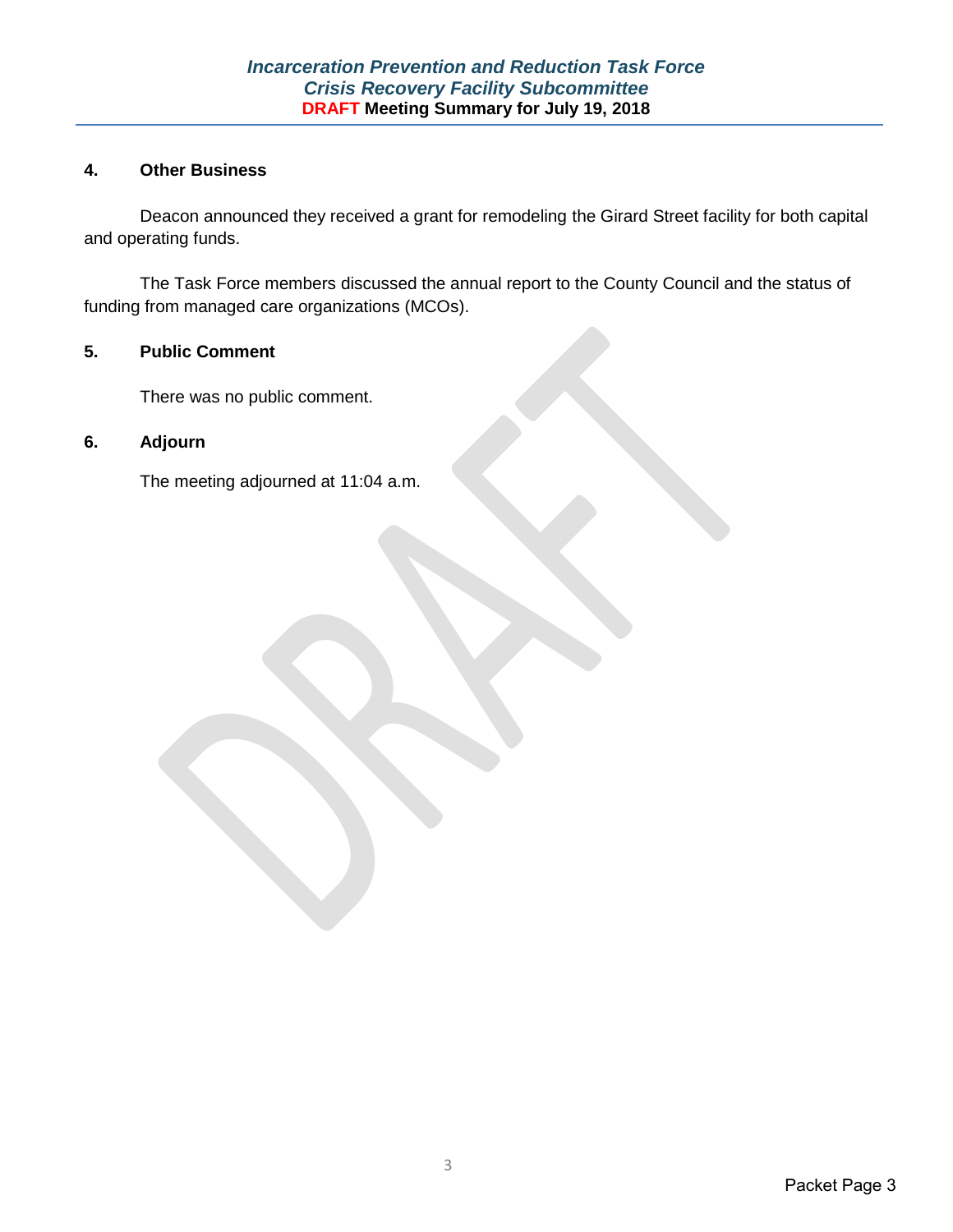# Thurston Mason Crisis Triage



3285 Ferguson St SW Tumwater, WA 98512 (360) 943-1907

## About Thurston Mason Crisis Triage

At Telecare Thurston Mason Crisis Triage, we provide intensive psychiatric evaluation and treatment services in a safe, welcoming environment for adults experiencing a mental health emergency.

We believe recovery starts from within, and that our job is to do whatever it takes to provide the support needed to our clients on their recovery journey. Our 10-bed secure facility includes a full staff of nurses, chemical dependency professionals, peer recovery coaches, and psychiatric prescribers.





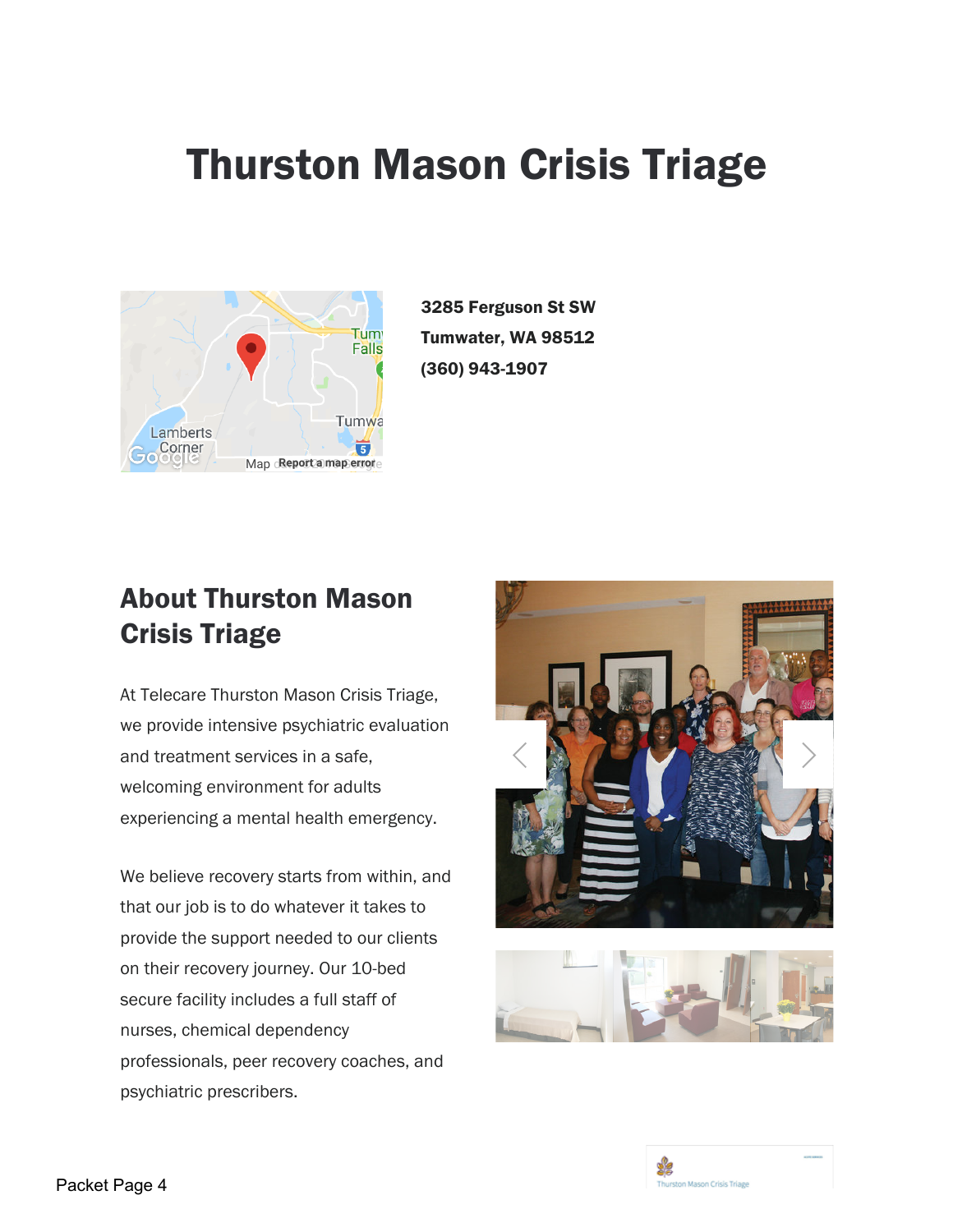This program is designed to provide a clinically-appropriate alternative to incarceration for individuals experiencing an acute psychiatric crisis, and who have been involved with law enforcement.

### Just the Basics

**Beds: 10** 

CLICK HERE FOR THE PDF

**Population Served:** Adults, ages 18 and older, who have been diagnosed with a serious mental illness **Funded by:** Thurston Mason Behavioral Health Organization

### Recovery Model

Our services are designed using Telecare's Recovery-Centered Clinical System (RCCS). This system incorporates evidence-based practices and innovative design components, and emphasizes choice-making skills, harm-reduction techniques and strives to awaken the hopes and dreams of the individual. The RCCS emphasizes "no-force first" practices. Staff work with individuals within their cultural dynamic in building independence and selfresponsibility to foster their recovery and successfully transition them back to lower levels of care.

### Services and Supports

A variety of therapies and activities are offered in our program. Services at Thurston Mason Crisis Triage include, but are not limited to:

- Comprehensive evaluation and risk assessment, covering mental health and substance use
- Client-centered, strengths-based and trauma informed crisis intervention and stabilization
- Psychiatric assessment and treatment
- Peer support and community group meetings
- Social and recreational activities
- Counseling on both a group and individual basis
- Medication administration and management

### Office Hours